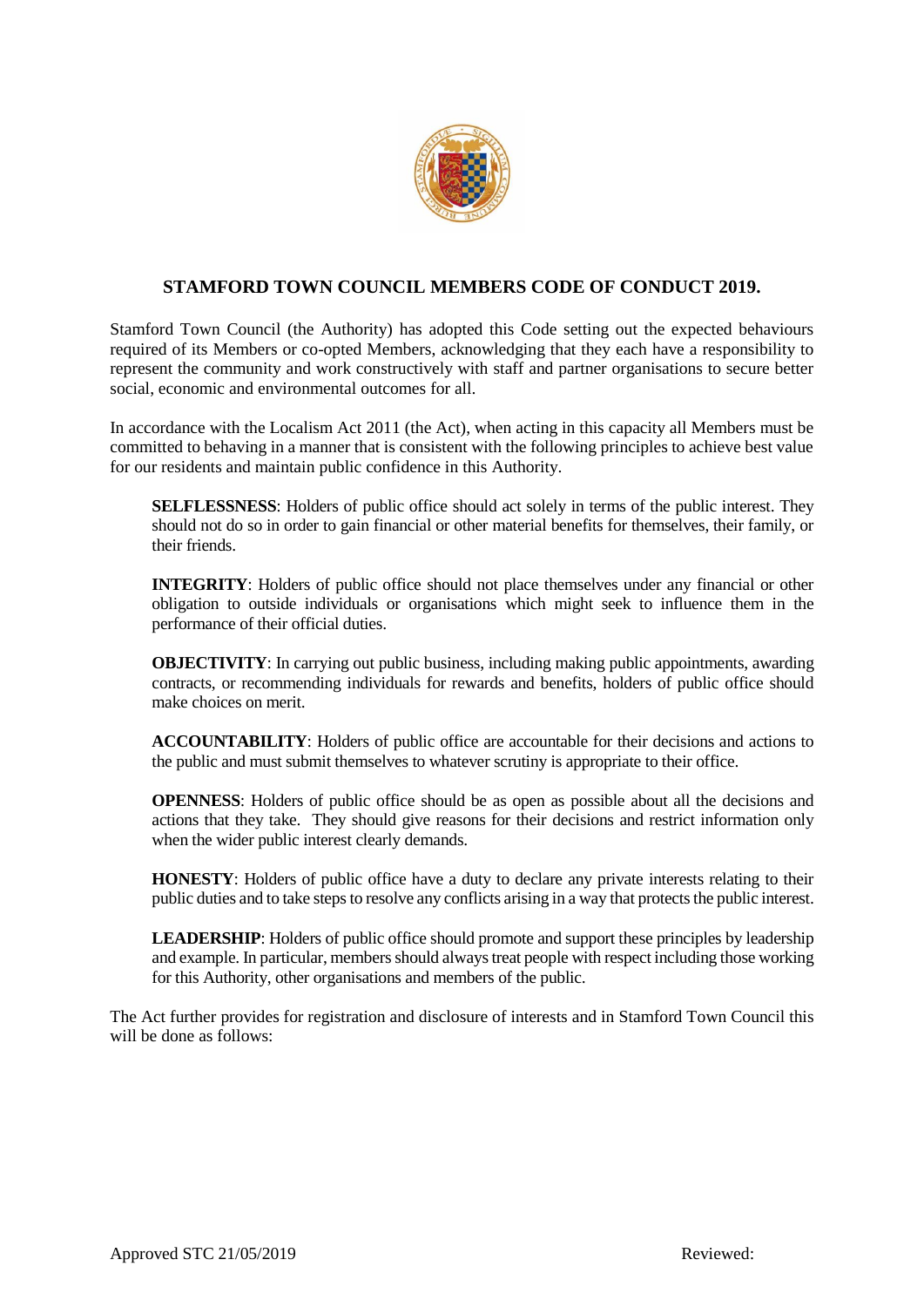### **Interests**

### **1. Registration of interests**

You must, within 28 days of:-

- (a) this Code being adopted by or applied to the Authority; and/or
- (b) your election or appointment to office; and
- (c) becoming aware of any new interest or change to any interest registered under this paragraph 1

notify the Monitoring Officer / Town Clerk in writing of your **disclosable pecuniary interests** which are registerable under the Localism Act 2011 and The Relevant Authorities (Disclosable Pecuniary Interest) Regulations 2012, for inclusion in the register of interests.

Any interests notified in writing to the Monitoring Officer / Town Clerk will be included in the register of interests.

A copy of the register will be available for public inspection and will be published on the Authority's website.

### **2. Disclosure of Interests**

If you have an interest described in paragraph 1 above and if you are aware or ought reasonably to be aware of the existence of an interest described at clause 2.1 below, and you attend a meeting of your authority at which the matter in which you have an interest is considered, you must disclose to that meeting the existence and nature of that interest at the commencement of that consideration or when the interest becomes apparent.

- 2.1 Any interest in any business of your authority:
	- where a decision in relation to that business might reasonably be regarded as affecting your well-being or financial position or the well-being or financial position of a *relevant person* to a greater extent than the majority of other council tax payers, ratepayers or inhabitants of the electoral division or ward, as the case may be, affected by the decision, or
	- it relates to or is likely to affect any of the interests you have registered as a disclosable pecuniary interest; and
	- the interest is one which a member of the public with knowledge of the relevant facts would reasonably regard as so significant that it is likely to prejudice your judgement of the public interest

You may not participate in any discussion of the matter or any vote taken on the matter at the meeting.

### 2.2 In paragraph 2.1, *a relevant person* is—

a member of your family or any person with whom you have a close association, their employers or people they are in partnership with, companies of which they are directors or in which they hold a beneficial interest in any class of securities exceeding the nominal value of £25,000. Or one hundredth of the total issued share capital of that company.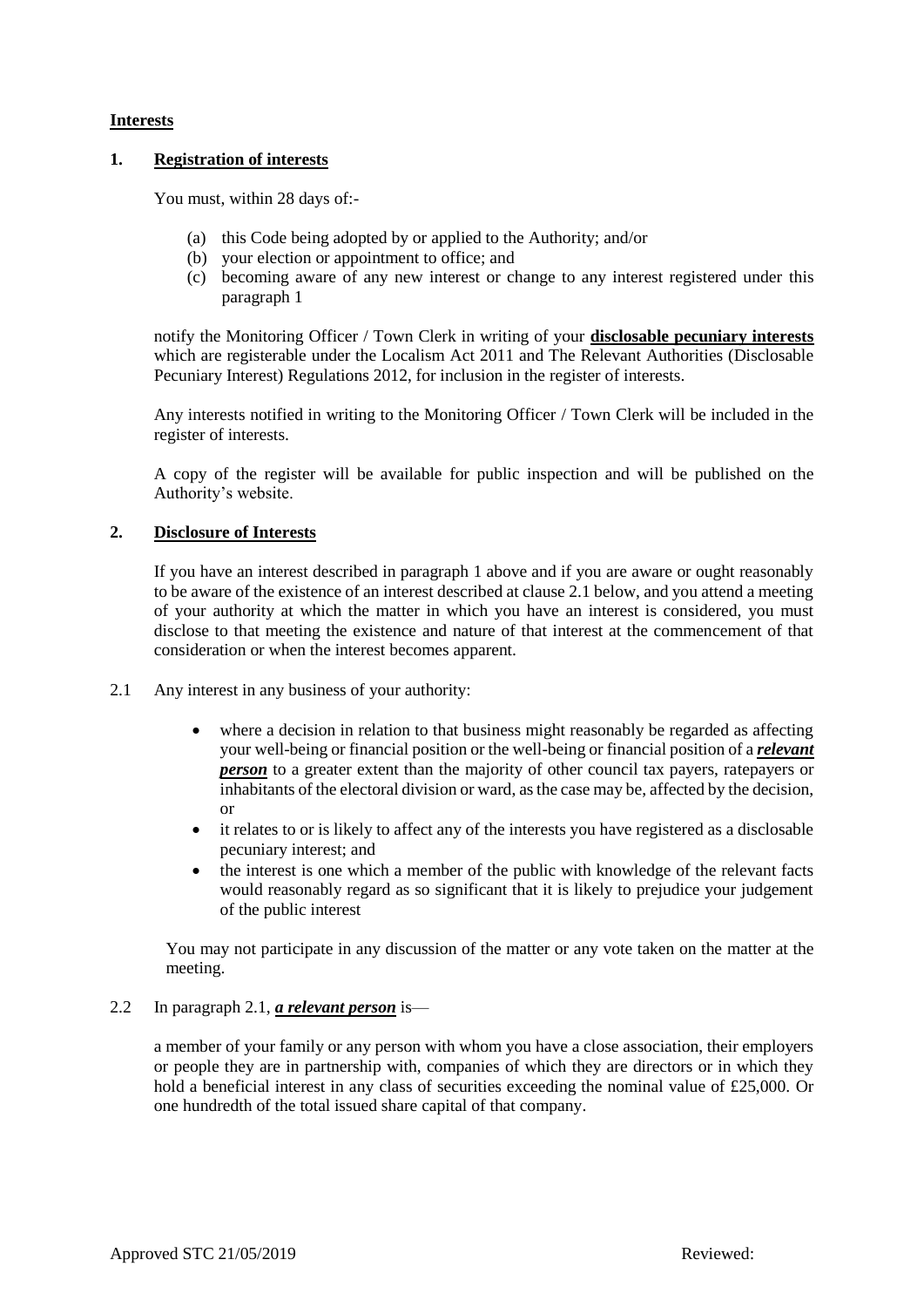### **3 Sensitive interests**

3.1 Where you consider that disclosure or registration of the details of an interest could, for whatever reason, be sensitive and the Monitoring Officer agrees, if the interest is entered on the register, copies of the register that are made available for inspection and any published version of the register will exclude details of the sensitive interest, but may state that you have an interest, the details of which are withheld.

# 4. **Attendance at meetings**

- 4.1 Council Standing Order 13b requires you to leave the room where the meeting is held while any discussion or voting takes place where you have an interest described in paragraphs 1 or 2.1 above.
- 4.2 Where you have an interest in any business of the Authority described in paragraph 2.1 above, you may attend a meeting but only for the purpose of making representations, answering questions or giving evidence relating to the business, provided that the public are also allowed to attend the meeting for the same purpose, whether under a statutory right or otherwise and you leave the room where the meeting is held immediately after making representations, answering questions or giving evidence.
- 4.3 Subject to you disclosing the interest at the meeting, you may attend a meeting and vote on a matter where you have an interest that relates to the functions of the Authority in respect of—
	- (i) housing, where you are a tenant of the Authority, provided that those functions do not relate specifically to your tenancy;
	- (ii) statutory sick pay under Part XI of the Social Security Contributions and Benefits Act 1992, where you are in receipt of, or are entitled to the receipt of, such pay;
	- (iii) an allowance, payment or indemnity given to members;
	- (iv) any ceremonial honour given to members; and
	- (v) setting council tax or a precept under the Local Government Finance Act 1992.

# **5. Disclosure of Gifts and Hospitality**

5.1 You must notify the Town Clerk in writing the name of any person or organization from whom you have received a gift or hospitality with an estimated value of at least £50 which you have received in your capacity as a member of the Council. The notification must include the date of receipt of the offer and details of whether or not the gift was accepted.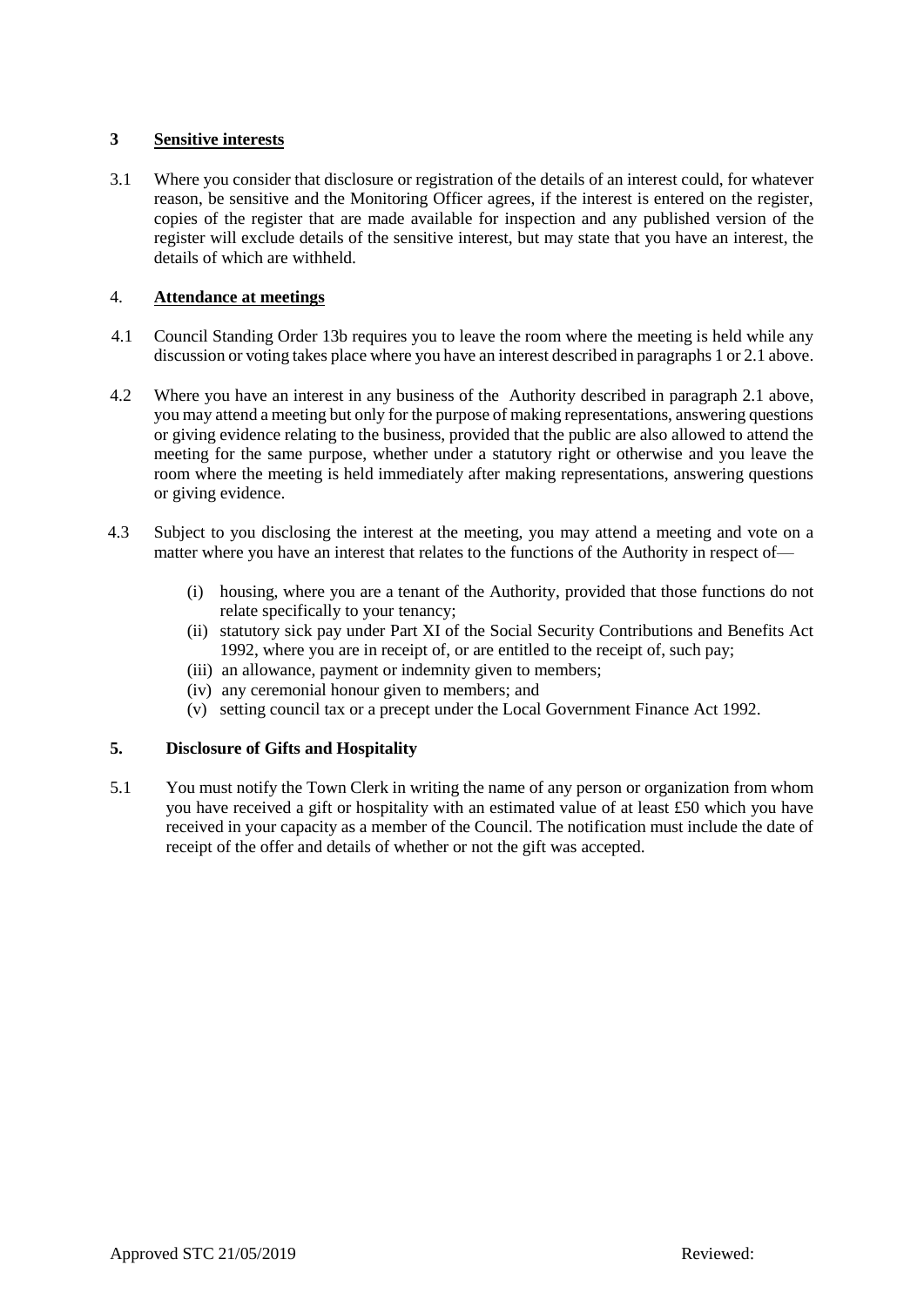# **Appendix A**

Interests defined by regulations made under Section 30(3) of the Localism Act 2011 and described in the table below

| <b>Subject</b>                   | <b>Description</b>                                                                                                  |
|----------------------------------|---------------------------------------------------------------------------------------------------------------------|
| Employment,<br>office,<br>trade, | Any employment, office, trade profession or vocation carried on                                                     |
| profession or vocation           | for profit or gain.                                                                                                 |
| Sponsorship                      | Any payment or provision of any other financial benefit (other                                                      |
|                                  | than from the Council) made to the member during the 12 month                                                       |
|                                  | period ending on the latest date referred to in paragraph 6 above                                                   |
|                                  | for expenses incurred by him/her carrying out his/her duties as a                                                   |
|                                  | member, or towards his/her election expenses.                                                                       |
|                                  | This includes any payment or financial benefit from a trade union                                                   |
|                                  | within the meaning of the Trade Union and Labour Relations                                                          |
|                                  | (Consolidation) Act 1992.                                                                                           |
| Contracts                        | Any contract made between the member or between his/her                                                             |
|                                  | spouse or civil partner or the person with whom the member is                                                       |
|                                  | living as if they were spouses/civil partners (or a body in which                                                   |
|                                  | such a person is a partner in a firm, a director of an incorporated                                                 |
|                                  | body or holds the beneficial interest in securities*) and the                                                       |
|                                  | Council -                                                                                                           |
|                                  | (a) Under which goods or services are to be provided or                                                             |
|                                  | works are to be executed, and                                                                                       |
|                                  | (b) Which has not been fully discharged.                                                                            |
|                                  |                                                                                                                     |
| Land                             | Any beneficial interest in land which is within the area of the                                                     |
|                                  | Council.                                                                                                            |
| Licences                         | Any licence (alone or jointly with others) to occupy land in the                                                    |
|                                  | area of the relevant authority for a month or longer.                                                               |
| Corporate tenancies              | Any tenancy where (to the member's knowledge) -                                                                     |
|                                  | (a) The landlord is the Council: and                                                                                |
|                                  | (b) The tenant is a body in which the member, or his/her                                                            |
|                                  | spouse or civil partner/the person with whom the                                                                    |
|                                  | member is living as if they were spouses/civil partners                                                             |
| Securities                       | has a beneficial interest                                                                                           |
|                                  | Any beneficial interest in securities of a body where -<br>(a) That body (to the member's knowledge) has a place of |
|                                  | business or land in the area of the Council; and                                                                    |
|                                  | $(b)$ Either:-                                                                                                      |
|                                  | The total nominal value of the securities* exceeds<br>(i)                                                           |
|                                  | £25000 or one hundredth of the total issued share                                                                   |
|                                  | capital of that body; or                                                                                            |
|                                  | If the share capital of that body is of more than one<br>(ii)                                                       |
|                                  | class, the total nominal value of the shares of any one                                                             |
|                                  | class in which the relevant person has a beneficial                                                                 |
|                                  | interest exceeds one hundredth of the total issued                                                                  |
|                                  | share capital of that class.                                                                                        |

\*Securities means shares, debentures, debenture stock, loan stock, bonds, units of a collective investment scheme within the meaning of the Financial Services and Markets Act 2000 and other securities of any description, other than money deposited with a building society.

# **Appendix B**